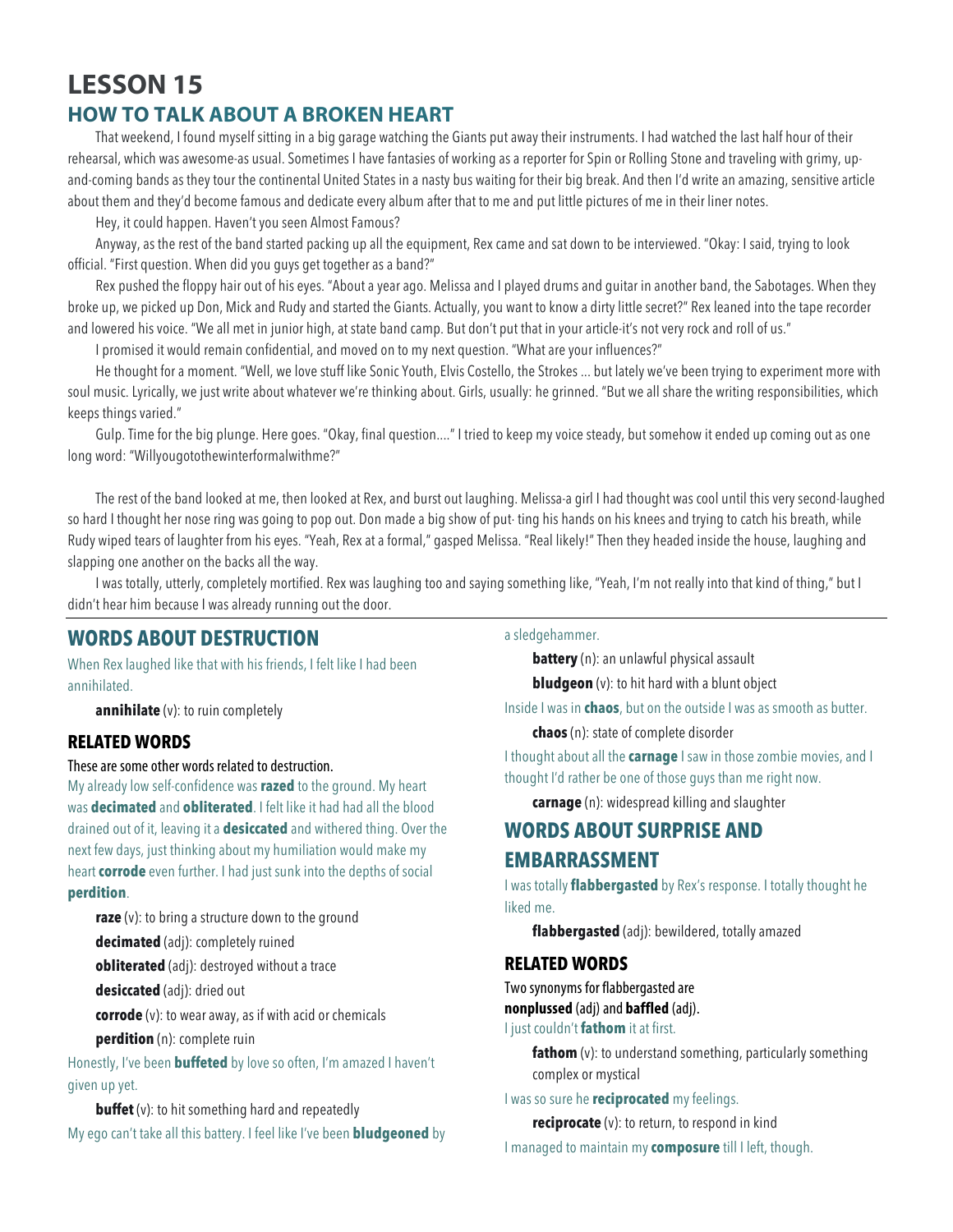**composure** (n) : calmness; control over one's emotions It started so well, but the whole thing was such a debacle, I can't even bring myself to think about it.

**debacle** (n): when something goes horribly wrong Walter Chen **accosted** me in the hall to find out more about the event.

**accost** (v): to aggressively stop someone in order to speak to him or her

At the moment it happened, I was in a total state of **discomfiture** – I was so embarrassed, I didn't know what to do with myself.

#### **discomfiture** (n): confusion and embarrassment

After a while, though, the painful **mortification** laded to a general sense of **chagrin**.

#### **mortification** (n): total humiliation

**chagrin** (n): feeling of frustration or shame due to disappointment (a milder term than something like mortification or humiliation)

I was convinced the **stigma** of it all would stick to me forever, and I'd always be remembered as "that girl who got shot down."

#### **stigma** (n): a bad mark on someone's reputation

Even though I was sure people had heard the story, no one at school treated me with any derision after it happened. I guess all that **ignominy** was just in my head.

**derision** (n): scorn, ridicule

**ignominy** (n): great personal disgrace, dishonor

I mean, it wasn't like people were **disseminating** the story on the stalls of the girls' room.

**disseminate** (v): to spread (usually referring to information) Though I thought about writing my own little **obloquy** about Rex in there.

#### **obloquy** (n): an abusive verbal attack

I guess everyone has to deal with this kind of **indignity** at some point in her romantic career.

**indignity** (n): something that offends one's dignity or selfesteem

I felt really **slighted** by Rex – I thought we had a deeper relationship than that.

**slight** (v): to insult someone, especially in away that involves ignoring or overlooking the person

. . .

## **WORDS ABOUT HEARTBREAK**

There was no way I was going to **abase** myself in front of a boy.

**abase** (v): to degrade someone; to make someone feel horrible and small

My dad asked – loudly and inconsiderately – why I kept moping around the house and looking so **despondent**.

#### **despondent** (adj): completely unhappy

#### **RELATED WORDS**

#### Some more fun words about emotional pain.

I told him I was in **anguish**, and he shouldn't bother trying to talk me out of it, because I was totally **inconsolable**. I spent all my time wandering around my room, which seemed totally **desolate** and boring now. I think my dad knew I was **aggrieved** about a boy, but he didn't push the subject.

**anguish** (n): extreme pain

**inconsolable** (adj): so deeply sad that you can't be comforted

**desolate** (adj): sad, empty, gloomy

**aggrieved** (adj): bothered because of having been treated badly

No doubt my dad would say this kind of **tribulation** was good for my character.

#### **tribulation** (n): a great difficulty

Boys seem so sweet and cuddly, but they're really evil, **treacherous** creatures that are not to be trusted.

**treacherous** (adj): dangerous; betraying

I think I hit my **nadir** that day.

**nadir** (n): the absolute bottom

The antonym for nadir is **acme** (n): the absolute peak.

Janet bought me a huge Starbucks frappucino to **alleviate** my pain.

**alleviate** (v): to provide relief

. . . It's amazing how expensive coffee drinks can act like an emotional

**analgesic**. We joked that I needed a shot of **anesthesia** in my heart.

**analgesic** (n) : a kind of medication, like aspirin, that relieves pain without putting you to sleep

**anesthesia** (n): something that deadens feeling so as to relieve pain

Oh well, crushes are **ephemeral** when you're my age. I'll probably get over it soon.

#### **ephemeral** (ad]): short-lived

My affections are usually pretty **mercurial**-take my short-lived love affair with the Backstreet Boys, for example.

**mercurial** (ad]): quick and changeable in temperament

I **abhorred** the thought of seeing Rex after that.

**abhor** (v): to hate

He became an **anathema** to me.

**anathema** (n) : something that is hated

Janet swore she'd **avenge** me by publishing a nasty review of their next live show in the *Tatler*.

**avenge** (v): to take revenge on someone else's behalf I'll still **cherish** the memory of the poetry reading, though. **cherish** (v): to adore, to treat as a precious object